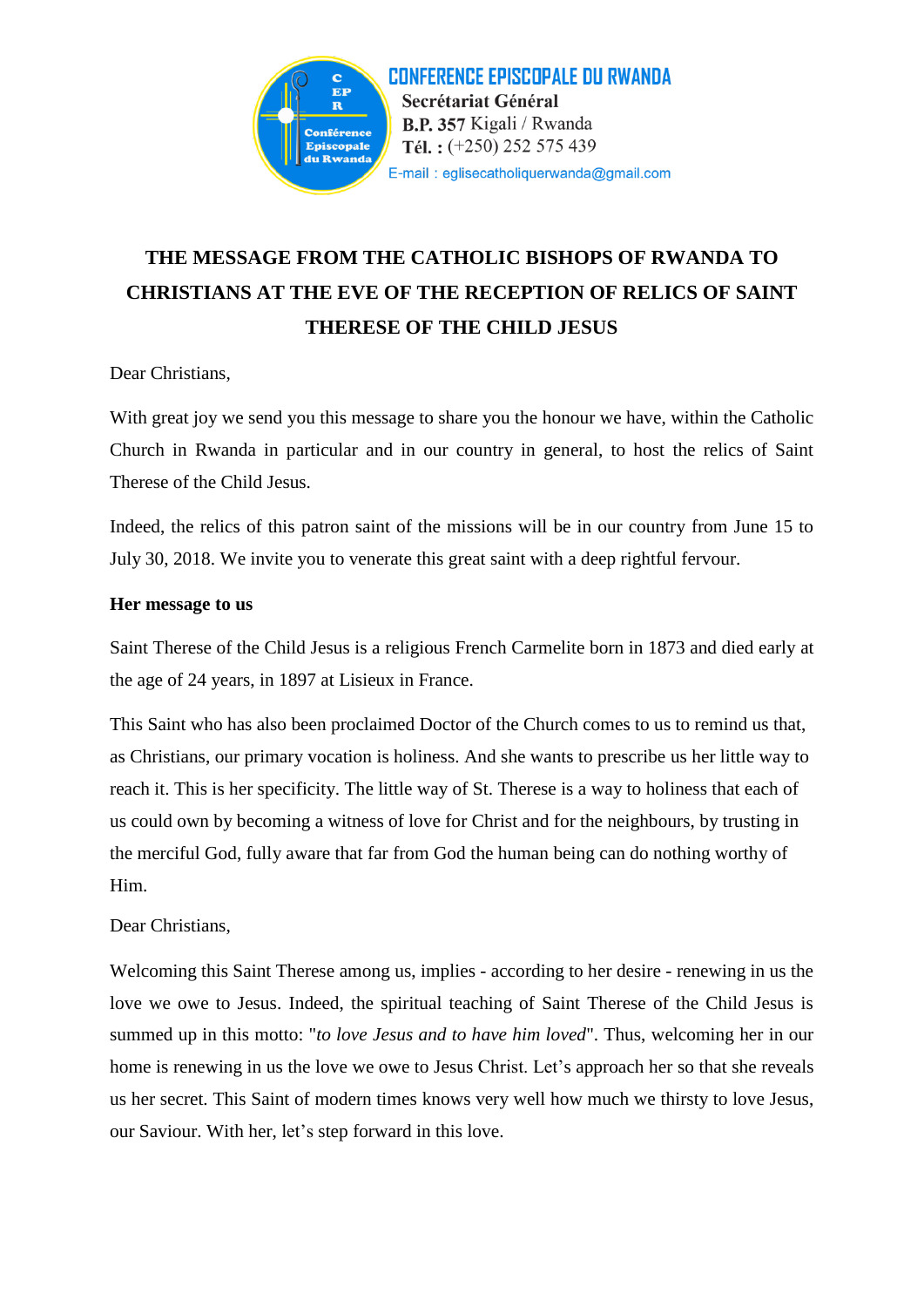Moreover, Saint Therese comes to make us discover the big secret that will make us better know and love the Church, our Mother; as well as the common and fundamental mission which is incumbent on us, its children: *"(...) I understood that if the Church had a body*, *composed of different members, the most necessary and most noble of all could not be lacking to it, and so I understood that the Church had a heart and that this heart was burning with love. I understood that it was love alone that made the Church's members act, that if love were ever extinguished, apostles would not proclaim the Gospel and martyrs would refuse to shed their blood. I understood that love includes all vocations and that love was everything, that it embraced all times and all places ... in a word, that it is eternal! ...* "(Ms B 03v)

From the authentic wisdom of St. Therese of the Child Jesus, we can learn how to love both God and our neighbours: "*Ah! Lord, I know that you do not command the impossible. You know better than I do my weakness and my imperfection; you know very well that never would I be able to love my sisters as you love them, unless You, O my Jesus, loved them in me. It is because you wanted to give me this grace that you made your new commandment. Oh! How I love this new commandment since it gives me the assurance that your will is to love in me all those you command me to love!*

*Yes I feel it, when I am charitable, it is Jesus alone who is acting in me, and the more united I am to Him, the more also do I love my sisters. When I wish to increase this love in me, and when especially the devil tries to place before the eyes of my soul the faults of such and such a sister who is less attractive to me, I hasten to search out her virtues, her good intentions; I tell myself that even if I did her fall once, she could easily have won a great number of victories"* (Ms C 12v)

#### **Lessons from her life**

We will learn from St. Therese of the Child Jesus not to give up in front of the suffering as painful as it may be, and that in love for Christ and our neighbours regardless the situation, suffering or joy .

This Saint may teach us not to separate from the love of Christ for fear of perils on the battle field (see Rm 8, 35). Saint Therese of the Child Jesus suffered a lot: when she was 4 years old, she lost her mother. She was sickly and died in great pain. However, it is astonishing that, despite her terrible pain, she grew admirably in love for Jesus and for her neighbours. All she suffered, she joined them to the passion of Jesus on the cross, and that was the great offering to God for the conversion of sinners. This is the little way she teaches us. This perseverance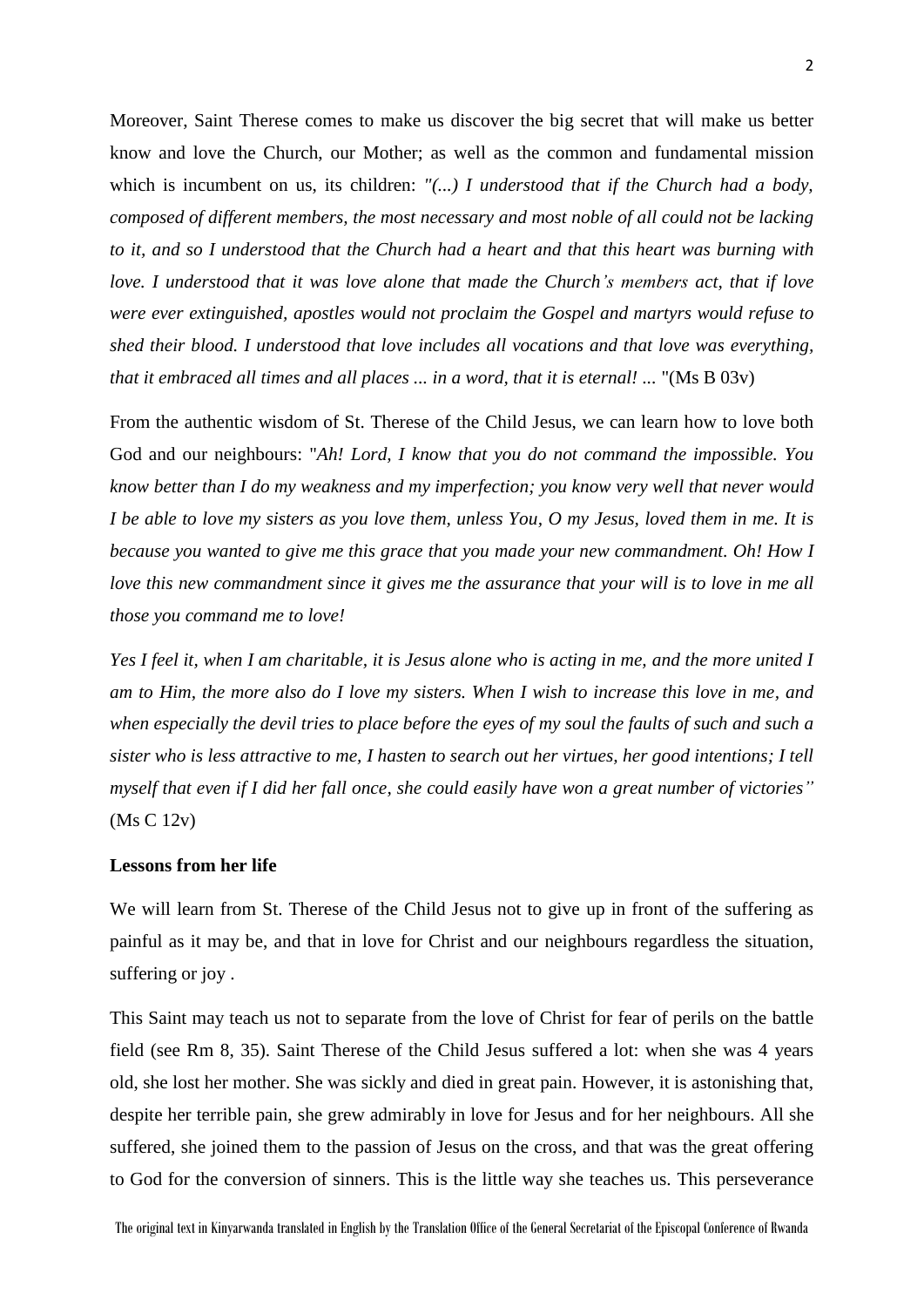of Saint Therese of the Child Jesus in suffering is a good lesson for our country that has gone through tragic times, her cross way *sui generis*.

Let us welcome her as a friend, a sister and a messenger whom Jesus sends us. Let's invite her to conquer our hearts so that she can offer them to our Lord Jesus, and thus achieve in our country her ultimate wish: *I would like to travel the earth, preach your name and plant on the unfaithful ground your glorious Cross, but, O my Beloved, a single mission would not be enough for me, I would like at the same time to announce the Gospel in the five parts of the world and even in the most remote islands ... I would like to be a missionary not only for a few years, but I would have been a missionary since the creation of the world up to the end of time ... But I would like above all, O my Beloved Saviour, I would like to shed my blood for you to the last drop ...* » *(Ms B 03r)*

#### Dear Christians,

It is a great chance that Saint Therese of the Child Jesus is visiting us during the time we are in the special year of reconciliation. Thus, let us be conquered by the Lord through her message. Let us refer to her so that she can assist us in our process of reconciliation with God, with ourselves and with our brothers and sisters.

We entrust you to the Virgin Mary, Queen of Kibeho.

St. Therese of the Child Jesus, pray for us.

Done at Kigali, May 18, 2018